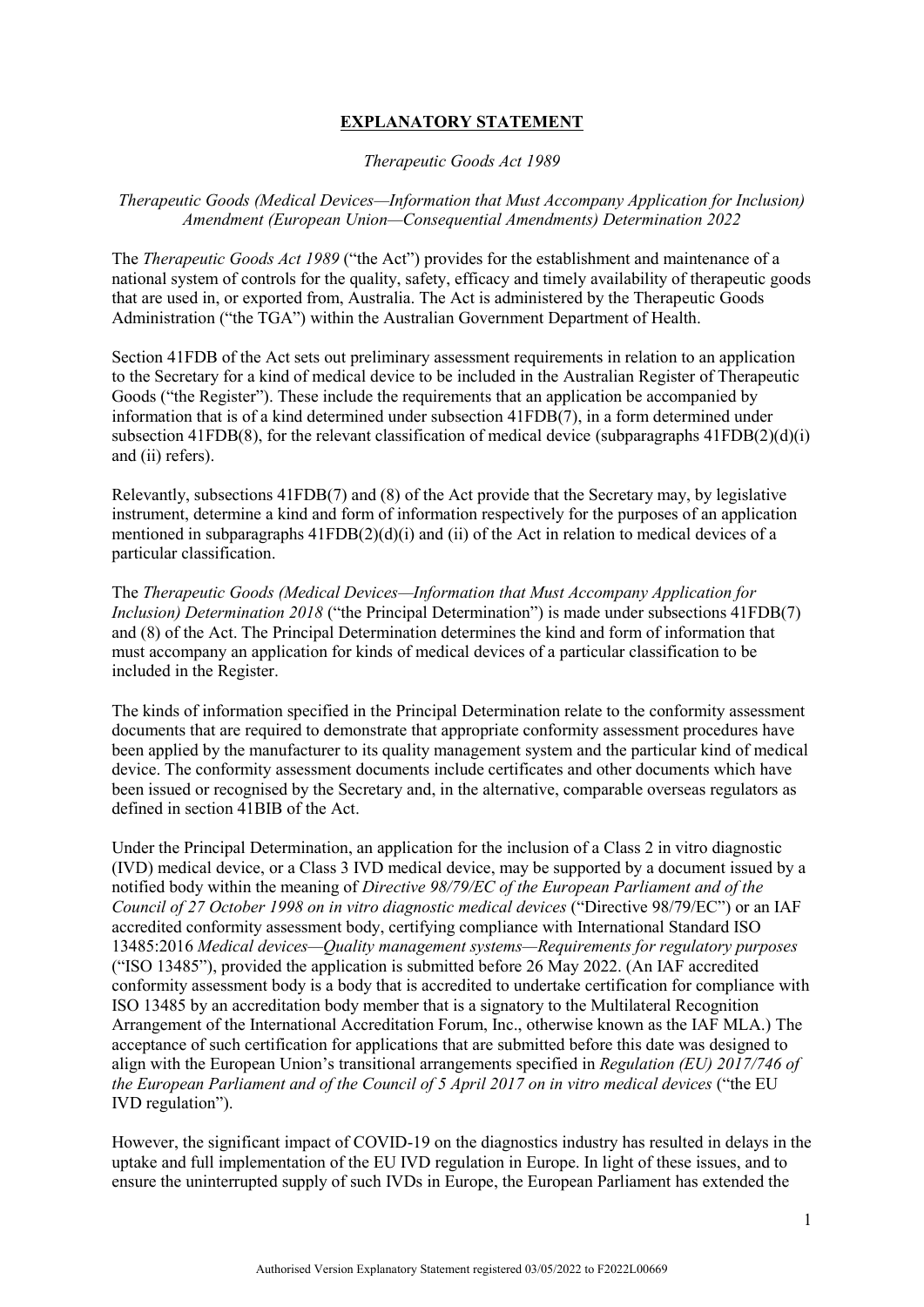transitional arrangements initially set out under the EU IVD regulation, through amending legislation implemented under *Regulation (EU) 2022/112 of the European Parliament and of the Council of 25 January 2022* ("the EU IVD amendment regulation"). Subsequently this has necessitated an extension to the period in which an ISO13485 certification will be acceptable in Australia, to align with current European arrangements. This will also reduce regulatory duplication and help ensure continued access to these products in Australia.

The transitional arrangements for IVDs in the EU IVD amendment regulation allow Class B (the equivalent of Australian Class 2 IVD) and Class C (the equivalent of Australian Class 3 IVD) medical devices that have been lawfully placed on the market in the European Union before 26 May 2022, to continue to be supplied until 26 May 2027 and 26 May 2026, respectively.

The *Therapeutic Goods (Medical Devices—Information that Must Accompany Application for Inclusion) Amendment (European Union—Consequential Amendments) Determination 2022* ("the Amendment Determination") is made under subsection 41FDB(7) of the Act and amends the Principal Determination to:

- extend the period of time in which an application for inclusion of Class 2 and Class 3 IVD medical devices may be supported with an ISO 13485 certificate issued by a notified body within the meaning of Directive 98/79/EC or an IAF accredited conformity assessment body, from 26 May 2022 to 26 May 2023; and
- specify that where the manufacturer has an EU declaration of conformity under Directive 98/79/EC prior to 26 May 2022, an application for inclusion for a Class 2 or Class 3 IVD medical device submitted before 26 May 2027 or 26 May 2026 (respectively) may be supported with an ISO 13485 certification issued by a notified body within the meaning of Directive 98/79/EC, or by an IAF conformity assessment body.

### **Incorporation by reference**

The Amendment Determination makes amendments to the Principal Determination in relation to certain kinds of information that may accompany an application for inclusion of a medical device in the Register by reference to documents relating to comparable overseas regulators. These are:

- *Directive 98/79/EC of the European Parliament and of the Council of 27 October 1998 on in vitro diagnostic medical devices*, which sets out the requirements for in vitro medical devices and their accessories. This document is freely available from EUR-Lex at https://eurlex.europa.eu/; and
- International Standard ISO 13485:2016 *Medical Devices—Quality management systems— Requirements for regulatory purposes* (ISO 13485). This international standard was issued by the International Organization for Standardization in March 2016. It specifies requirements for quality management systems that enable an organisation to demonstrate that it is able to manufacture medical devices and related services that meet applicable regulatory requirements. Unfortunately, this international standard is not freely available as it is subject to copyright, and it may be purchased from www.iso.org. However, by prior written arrangement with the TGA, a copy of the standard may be made available for viewing free of charge at the TGA office in Fairbairn, ACT.

In accordance with section 14 of the *Legislation Act 2003* ("the Legislation Act"), these documents have been incorporated as in force or existing immediately before the commencement of the Principal Determination (as specified in the definitions of these terms in section 4 of the Principal Determination). This means that any subsequent changes to these documents will not be automatically applied under the Determination.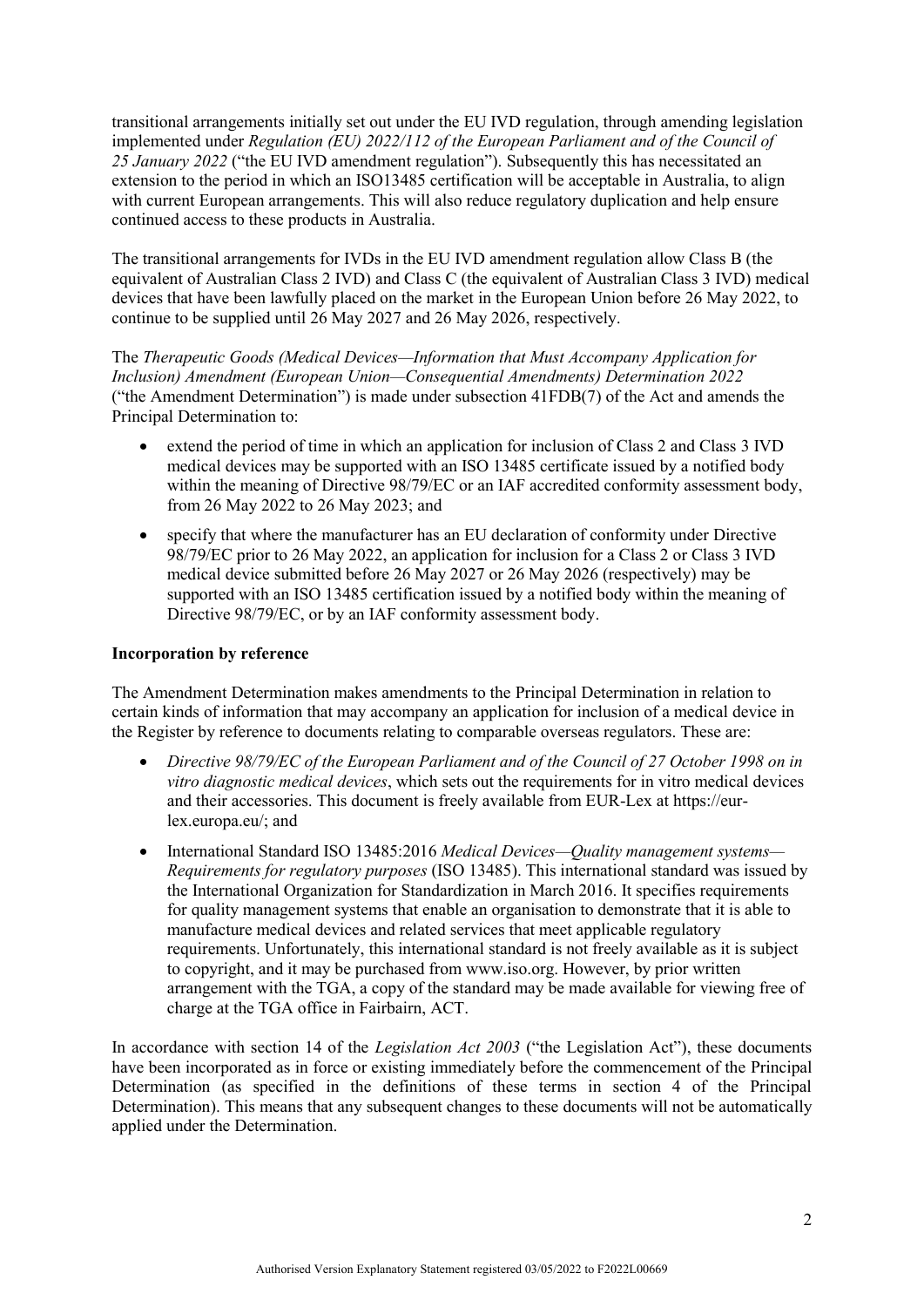# **Consultation**

The TGA consulted with relevant stakeholders who may be impacted by the proposed extension to the timeframe for acceptance of ISO 13485 certificates supporting applications for Class 2 and 3 IVDs on two separate occasions.

An initial proposal, which outlined the following 3 possible options available was presented and discussed at the Medical Devices Regulatory and Technical Consultative Forum ("RegTech") meeting on 24 February 2022:

- Option 1, which involved no changes to existing provisions;
- Option 2, which involved extending the acceptance of ISO13485 certificates for a period of 12 months with further allowances for devices that are lawfully supplied in the EU, in line with transition arrangements already in place in Europe; and
- Option 3, which involved allowing for continued acceptance of ISO13485 certificates until 2027 to coincide with the end of the EU IVD regulation transition period.

The proposed options were welcomed, but potentially affected stakeholders requested an opportunity to consider, and discuss in more detail, before confirming their preferred option.

A further meeting for RegTech members was held on 23 March 2022, to allow for more detailed discussions and input from interested parties. This meeting was attended by 15 members of Pathology Technology Australia ("PTA"), including in-person representatives from 13 different Australian sponsors. PTA is the main peak body representing manufacturers and importers of IVD tests and technologies that are used in pathology laboratory, hospital and primary care settings in Australia and its members reportedly cover 95 per cent of diagnostics supplied commercially in Australia. In addition, written feedback was also received from two representatives responding on behalf of the Association of Therapeutic Goods Consultants.

The outcome of the discussions and feedback at the March 2022 meeting was strongly supportive of Option 2. Option 1 was not supported, and while there was some discussion around continuing to accept ISO certification for a longer period under Option 3, industry representatives recognised the higher degree of technical and regulatory deficiencies which occur without having product-related regulatory controls in place. The proposal to proceed with Option 2 was confirmed by an online voting poll conducted at the end of the March 2022 meeting, with no objections received.

The amendments are minor and machinery in nature and follow from the implementation of recommendation 15 of the Expert Panel Review of Medicines and Medical Device Regulation, therefore a Regulation Impact Statement is not required (OPBR Ref 18884).

Details of the Amendment Determination are set out in **Attachment A**.

The Amendment Determination is compatible with the human rights and freedoms recognised or declared under section 3 of the *Human Rights (Parliamentary Scrutiny) Act 2011*. A full statement of compatibility is set out in **Attachment B**.

The Amendment Determination is a disallowable legislative instrument for the purposes of the Legislation Act and commences on the day after it is registered on the Federal Register of Legislation.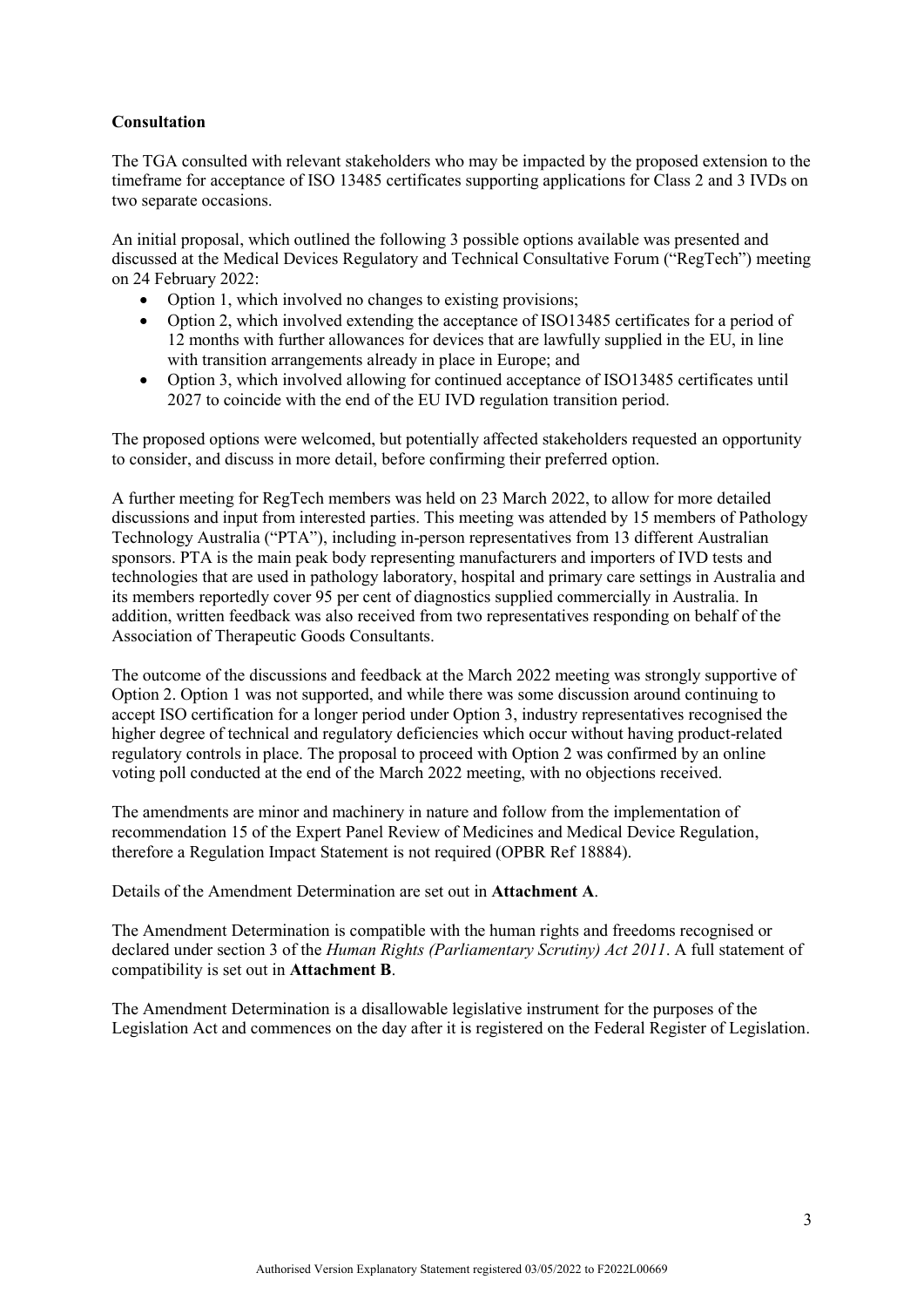### **Details of the** *Therapeutic Goods (Medical Devices—Information that Must Accompany Application for Inclusion) Amendment (European Union—Consequential Amendments) Determination 2022*

#### **Section 1 – Name**

This section provides that the name of the instrument is the *Therapeutic Goods (Medical Devices— Information that Must Accompany Application for Inclusion) Amendment (European Union— Consequential Amendments) Determination 2022* ("the Amendment Determination").

#### **Section 2 – Commencement**

This section provides that the Amendment Determination commences on the day after it is registered on the Federal Register of Legislation.

#### **Section 3 – Authority**

This section provides that the legislative authority for making the Amendment Determination is subsection 41FDB(7) of the *Therapeutic Goods Act 1989* ("the Act")*.*

Subsection 33(3) of the *Acts Interpretation Act 1901* relevantly provides that, where an Act confers a power to make, grant or issue any instrument of a legislative or administrative character, the power shall be construed as including a power exercisable in the like manner and subject to the like conditions (if any) to repeal, rescind, revoke, amend, or vary any such instrument. This instrument is made in accordance with that provision.

### **Section 4 – Schedules**

This section provides that each instrument that is specified in a Schedule to the Amendment Determination is amended or repealed as set out in the applicable items in the Schedule concerned, and any other item in a Schedule to the Amendment Determination has effect according to its terms.

### **Schedule 1 – Amendments**

This Schedule amends the *Therapeutic Goods (Medical Devices—Information that Must Accompany Application for Inclusion) Determination 2018* ("the Principal Determination").

Item 1 of this Schedule omits the words "26 May 2022", and substitutes "26 May 2023" in column 3 of table item 2 in Part 1 of Schedule 2 to the Principal Determination.

Item 2 of this Schedule inserts new item 2A in the table in Part 1 of Schedule 2, to specify that an application for inclusion of a Class 2 IVD medical device that is submitted before 26 May 2027, may be supported by an ISO 13485 certification issued by a notified body within the meaning of Directive 98/79/EC, provided the sponsor holds an EU declaration of conformity, made by the manufacturer under Annex III of Directive 98/79/EC before 26 May 2022.

Item 3 of this Schedule omits the words "26 May 2022", and substitutes "26 May 2023" in column 3 of table item 7 in Part 1 of Schedule 2 to the Principal Determination.

Item 4 of this Schedule adds new item 8 to the end of the table in Part 1 of Schedule 2, to specify that an application for inclusion of a Class 2 IVD medical device that is submitted before 26 May 2027, may be supported by an ISO 13485 certification issued by an IAF accredited conformity assessment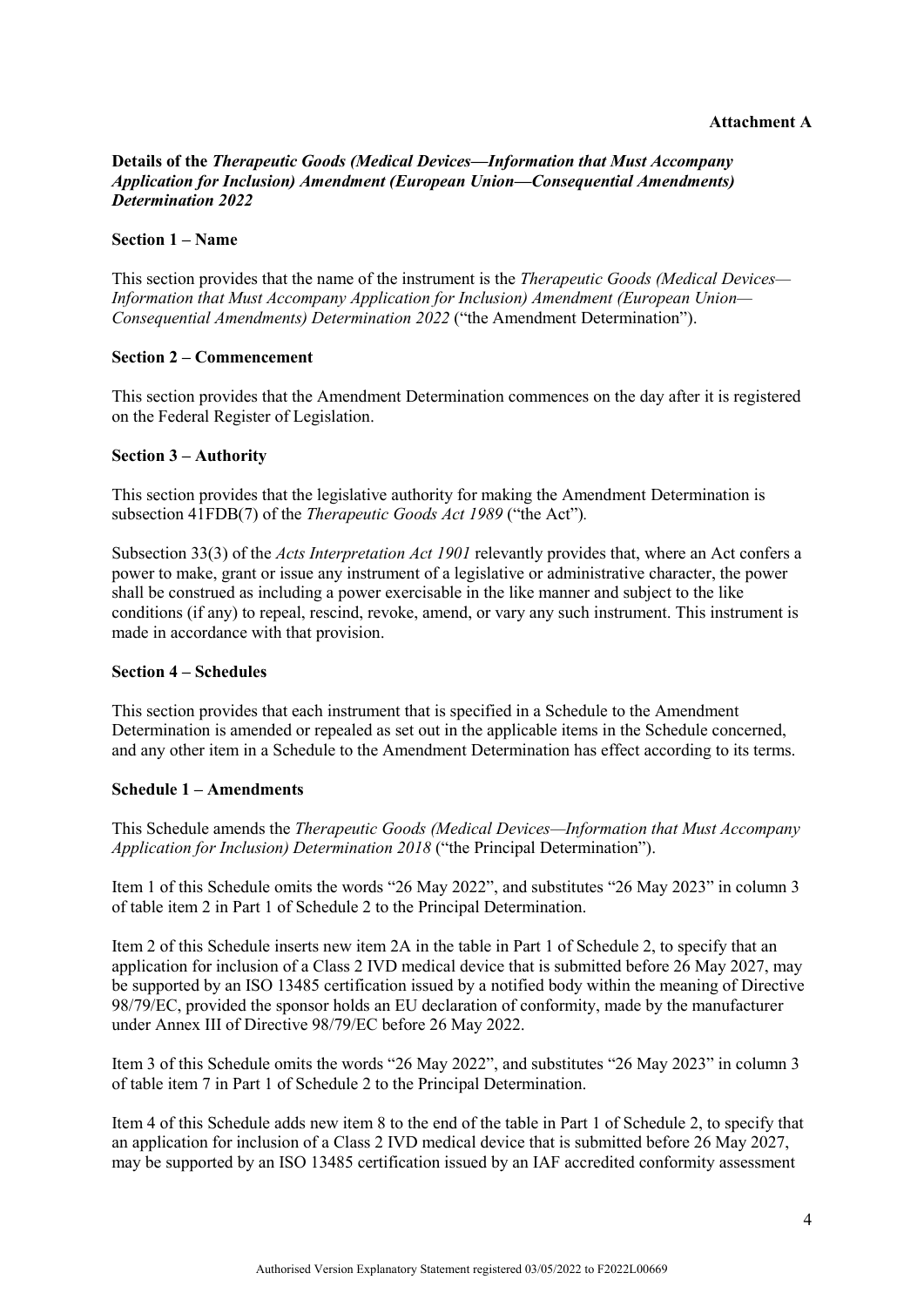body, provided the sponsor holds an EU declaration of conformity, made by the manufacturer under Annex III of Directive 98/79/EC before 26 May 2022.

Item 5 of this Schedule omits the words"26 May 2022", and substitutes "26 May 2023" in column 3 of table item 3 in Part 2 of Schedule 2 to the Principal Determination.

Item 6 of this Schedule inserts new item 3A in the table in Part 2 of Schedule 2, to specify that an application for inclusion of a Class 3 IVD medical device that is submitted before 26 May 2026, may be supported by an ISO 13485 certification issued by a notified body within the meaning of Directive 98/79/EC, provided the sponsor holds an EU declaration of conformity, made by the manufacturer under Annex III of Directive 98/79/EC before 26 May 2022.

Item 7 of this Schedule omits the words "26 May 2022", and substitutes "26 May 2023" in column 3 of table item 11 in Part 2 of Schedule 2 to the Principal Determination.

Item 8 of this Schedule adds new item 12 to the end of the table in Part 2 of Schedule 2, to specify that an application for inclusion of a Class 3 IVD medical device that is submitted before  $26$  May 2026, may be supported by an ISO 13485 certification issued by an IAF accredited conformity assessment body, provided the sponsor holds an EU declaration of conformity, made by the manufacturer under Annex III of Directive 98/79/EC before 26 May 2022.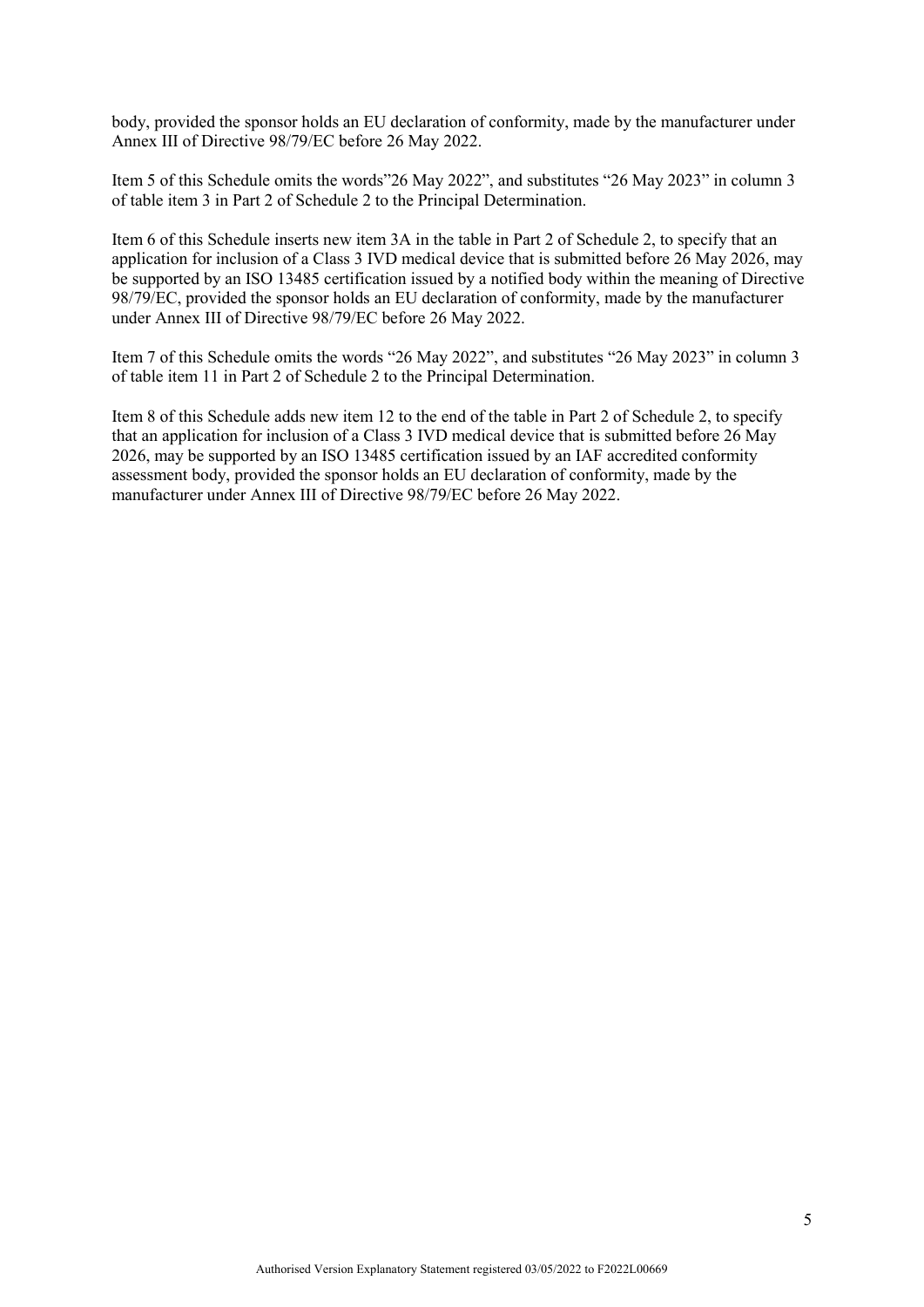#### **Attachment B**

### **Statement of Compatibility with Human Rights**

Prepared in accordance with Part 3 of the *Human Rights (Parliamentary Scrutiny) Act 2011*

## *Therapeutic Goods (Medical Devices—Information that Must Accompany Application for Inclusion) Amendment (European Union—Consequential Amendments) Determination 2022*

This disallowable legislative instrument is compatible with the human rights and freedoms recognised or declared in the international instruments listed in section 3 of the *Human Rights (Parliamentary Scrutiny) Act 2011*.

### **Overview of legislative instrument**

The *Therapeutic Goods (Medical Devices—Information that Must Accompany Application for Inclusion) Determination 2018* ("the principal instrument") is made under subsections 41FDB(7) and (8) of the *Therapeutic Goods Act 1989* ("the Act"). The principal instrument determines the kind and form of information that must accompany an application for kinds of medical devices of a particular classification to be included in the Australian Register of Therapeutic Goods ("the Register").

The kinds of information specified in the principal instrument relate to the conformity assessment documents that are required to demonstrate that appropriate conformity assessment procedures have been applied by the manufacturer to its quality management system and the particular kind of medical device. The conformity assessment documents include certificates and other documents which have been issued or recognised by the Secretary and, in the alternative, comparable overseas regulators as defined in section 41BIB of the Act.

Under the principal instrument, an application for the inclusion of a Class 2 in vitro diagnostic ("IVD") medical device or a Class 3 IVD medical device in the Australian Register of Therapeutic Goods may be supported by a document issued by a notified body within the meaning of Directive 98/79/EC or an IAF accredited conformity assessment body, certifying compliance with ISO 13485, provided the application is submitted before 26 May 2022. The acceptance of such certification for applications submitted before this date was designed to align with the European Union's *Regulation (EU) 2017/746 of the European Parliament and of the Council of 5 April 2017 on in vitro medical devices* ("the EU IVD regulation").

However, the significant impact of COVID-19 on the diagnostics industry has resulted in delays in the uptake and full implementation of the EU IVD regulation in Europe. In light of these issues, and to ensure the uninterrupted supply of such IVDs in Europe, the European Parliament has extended the transitional arrangements specified in the EU IVD regulation, through amending legislation implemented under *Regulation (EU) 2022/12 of the European Parliament and of the Council of 25 January 2022* ("the EU IVD amendment regulation"). Subsequently, this necessitates an extension to the period in which an ISO13485 certification will be acceptable in Australia, to align with current European arrangements, reduce regulatory duplication and to ensure continued access to these products in Australia.

The transitional arrangements for IVDs in the EU IVD amendment regulation allow Class B (the equivalent of Australian Class 2 IVD) and Class C (the equivalent of Australian Class 3 IVD) medical devices that have been lawfully placed on the market in the European Union before 26 May 2022, to continue to be supplied until 26 May 2027 and 26 May 2026, respectively.